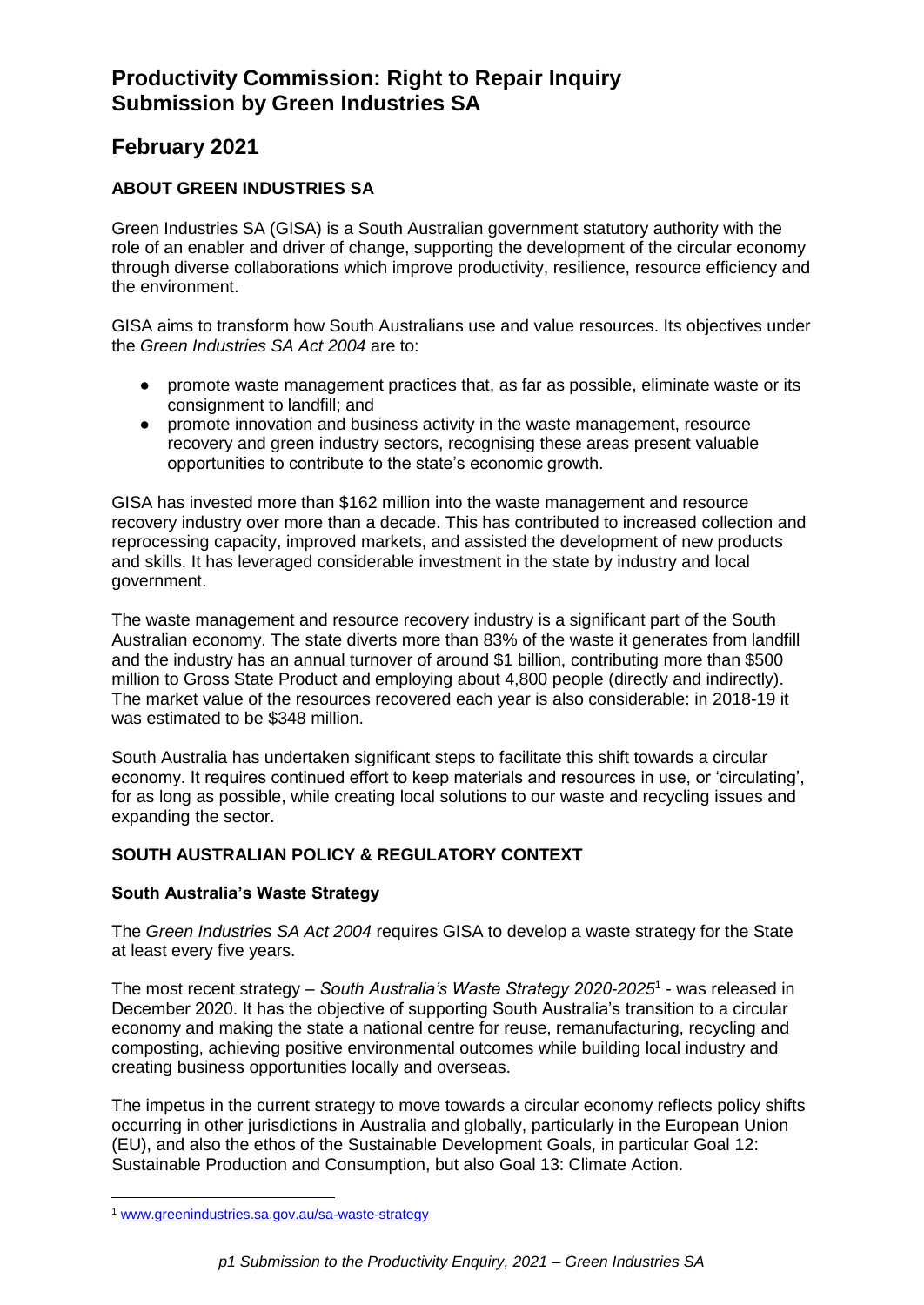## **Environment Protection Legislation**

Whilst legal barriers pertaining to intellectual property (IP)/copyright and other factors that prevent repair do not usually fall under the auspices of environment agencies, there is scope for environmental regulation to influence these frameworks.

Since September 2013, electronic waste has been banned from direct landfill disposal across all of South Australia under the *Environment Protection (Waste to Resources) Policy 2010<sup>2</sup>* .

Product Stewardship Schemes, including extended producer responsibility, are important policy tools that can be used to promote waste avoidance through eco-design and alternative business models such as the sharing economy, collaborative consumption, right to repair and product service systems.<sup>3</sup>

Current Australian Product Stewardship Schemes focus on end-of-life management of products via recycling and do not specifically address product design for durability, reparability, re-usability and recyclability. This is recognised in the most recent Australian Government *Review of the Product Stewardship Act 2011*. <sup>4</sup> The Review recommended "Broaden the objectives of the Act to include product design improvements related to durability, reparability, re-usability and recyclability" (Recommendation 8), which is supported in the Australian Government's response to the Review.

The newly enacted *Recycling and Waste Reduction Act 2020* also explicitly specifies in the objects of the Act the importance of developing a circular economy that maximises the continued use of products and waste material over their life cycle. Among others, the objects are to be achieved by encouraging and regulating manufacturers, importers, distributors, designers etc to take responsibility for products, including improving the durability, reparability and reusability of products.

Legislating product standards that require manufacturers to provide transparency to customers about a reasonably expected lifetime and degree of repairability of their product, and enshrining fair repair rights for goods which are demonstrably repairable during their functional life, would encourage more circular economic models.

Legislation that supports business models enabling consumers to purchase the service rather than the goods ('product as a service') may also circumvent a perceived lack of repair rights, as it would be the supplier of the service who would ultimately repair the product.

## **REPAIR AND THE CIRCULAR ECONOMY**

Repair, along with other approaches that extend the useful life of products and slow the rate of new material consumption, is an integral element of a circular economy.

## **Repair Infrastructure**

While GISA has mapped and developed a plan for the state's waste management and resource recovery infrastructure<sup>5</sup>, an assessment of SA's formal and informal repair infrastructure across material/product types has not been undertaken by our agency (or anyone else, to our knowledge) as the agency's targets have historically been diversion of material from landfill at a product's perceived end-of-life. Mapping the repair sector is a topic for further research.

**<sup>.</sup>** <sup>2</sup> [www.epa.sa.gov.au/environmental\\_info/waste\\_recycling/disposing-waste](https://www.epa.sa.gov.au/environmental_info/waste_recycling/disposing-waste)

<sup>3</sup> <https://ewastewatch.com.au/2019/04/09/making-product-stewardship-circular/>

<sup>4</sup> <https://www.environment.gov.au/protection/waste/publications/product-stewardship-act-review-report>

<sup>5</sup> [www.greenindustries.sa.gov.au/sa-waste-resource-recovery-infrastructure-plan](https://www.greenindustries.sa.gov.au/sa-waste-resource-recovery-infrastructure-plan)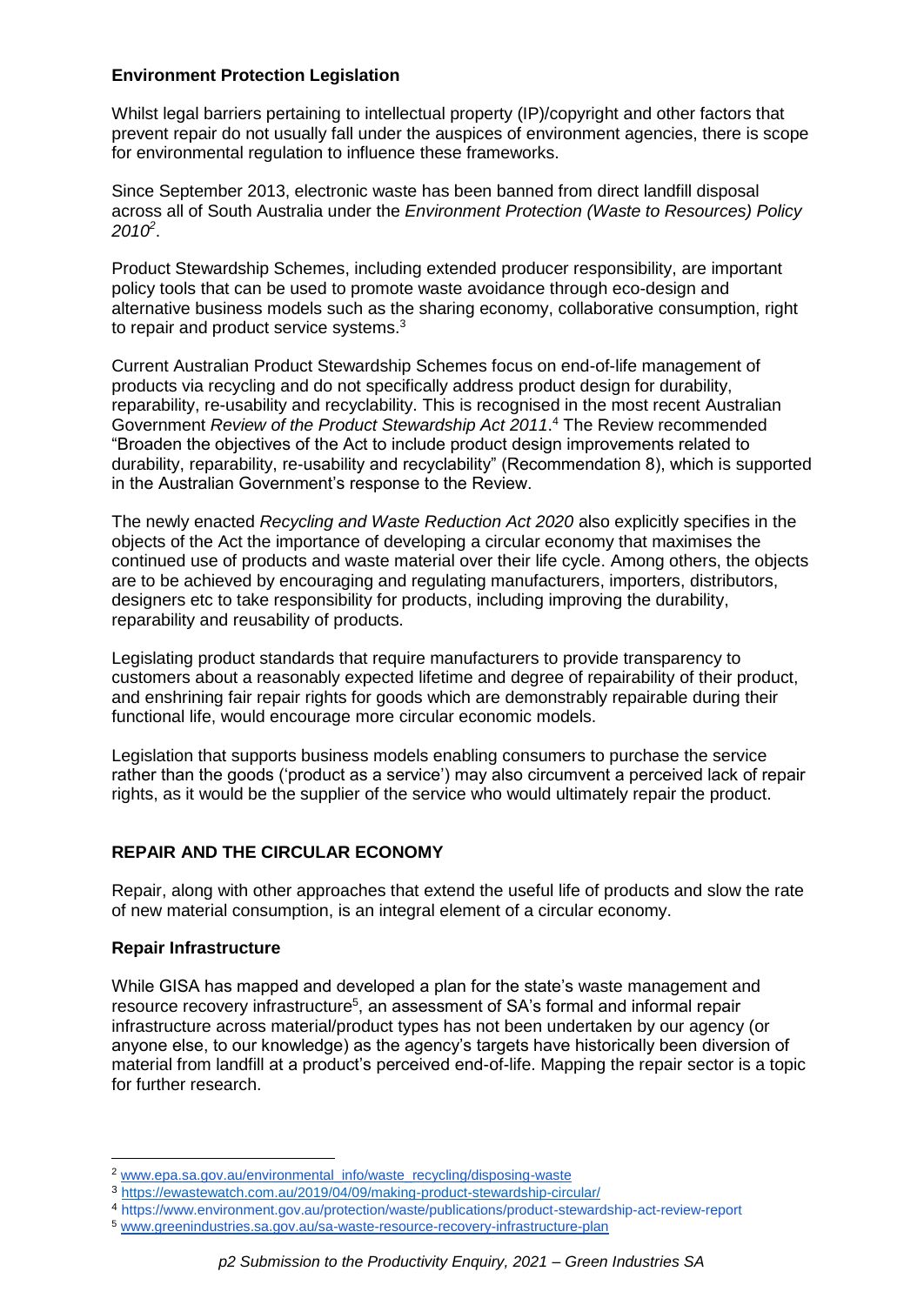## *Formal Repair*

As noted in the Issues Paper, the formal repair sector consists of 65,000+ small-medium enterprises and family owned businesses, as well as larger companies that offer repair services of their own products. Roughly two thirds of these businesses are automotive related, and the ABS data seems to have grouped 'repair' with 'maintenance services', so as per Information Request 4, a concerted mapping effort may be needed to give a true picture of the repair sector.

#### *Informal Repair*

The informal repair sector (which can be defined as repair undertaken without a financial transaction) consists of DIY fixers, repair cafes, men's sheds, community sheds, hackerspaces, and makerspaces. The motivations of such initiatives include reducing waste, saving money, conserving resources, social interaction (with physical and mental health benefits) and also pushing back against monopoly<sup>6</sup> on repair. The informal repair sector is more likely to ignore or bypass any legal frameworks or regulatory barriers to repair.

A 'right to repair' is not only the ability of consumers to have their products repaired at a competitive price by a repairer of their choice, but also the ability to repair things themselves through access to information, parts and tools, and product design which enables this.

## **REPAIR: GREEN INDUSTRIES SA CASE STUDIES**

GISA offers two examples relating to repair in South Australia:

## *Case Study - Makerspace Adelaide*

In 2018-19 the South Australian government, via GISA's *Shared Fabrication Spaces Grant Program*, provided \$300,000 to SA Makers, enabling it to establish Makerspace Adelaide, a community based workshop, in the heart of the city centre<sup>7</sup>.

Makerspaces can contribute to a circular economy by reducing resource consumption through shared access to equipment, along with the potential for expanding this more widely into the community through tool libraries. There are also opportunities for reusing and repairing/fixing things through initiatives such as repair cafes.

GISA's grant agreement with SA Makers required that the ethos of the space, in both its practice (fitout and operations) and programming (workshops, events, educational outreach) contributed to improving knowledge of circular economy principles and their application.

In September 2020 the Makerspace hosted a Circular Economy workshop<sup>8</sup>, where a diverse range of participants from academia, business, social enterprise, design and the non-profit sector were invited to participate in a 'product teardown' of four material types: electronics, wood, plastic and textiles - as part of a broader conversation about the role of makerspaces in design, reuse, and repair<sup>9</sup>. In January 2021, Makerspace Adelaide launched the new monthly series of Adelaide Repair Cafe<sup>10</sup>.

<sup>6</sup> [www.ifixit.com/Manifesto](http://www.ifixit.com/Manifesto)

<sup>7</sup> <https://makerspaceadelaide.org/ethos/circular-economy/>

<sup>8</sup> [www.youtube.com/watch?v=2VveAtLpzT8](https://www.youtube.com/watch?v=2VveAtLpzT8)

[https://makerspaceadelaide.org/Measuring%20Circular%20Economy%20Impact%20at%20Makerspace%20Adel](https://makerspaceadelaide.org/Measuring%20Circular%20Economy%20Impact%20at%20Makerspace%20Adelaide_Rawtec%20summary.pdf) [aide\\_Rawtec%20summary.pdf](https://makerspaceadelaide.org/Measuring%20Circular%20Economy%20Impact%20at%20Makerspace%20Adelaide_Rawtec%20summary.pdf)

<sup>10</sup> [www.eventbrite.com.au/e/adelaide-repair-cafe-tickets-137211845323](https://www.eventbrite.com.au/e/adelaide-repair-cafe-tickets-137211845323)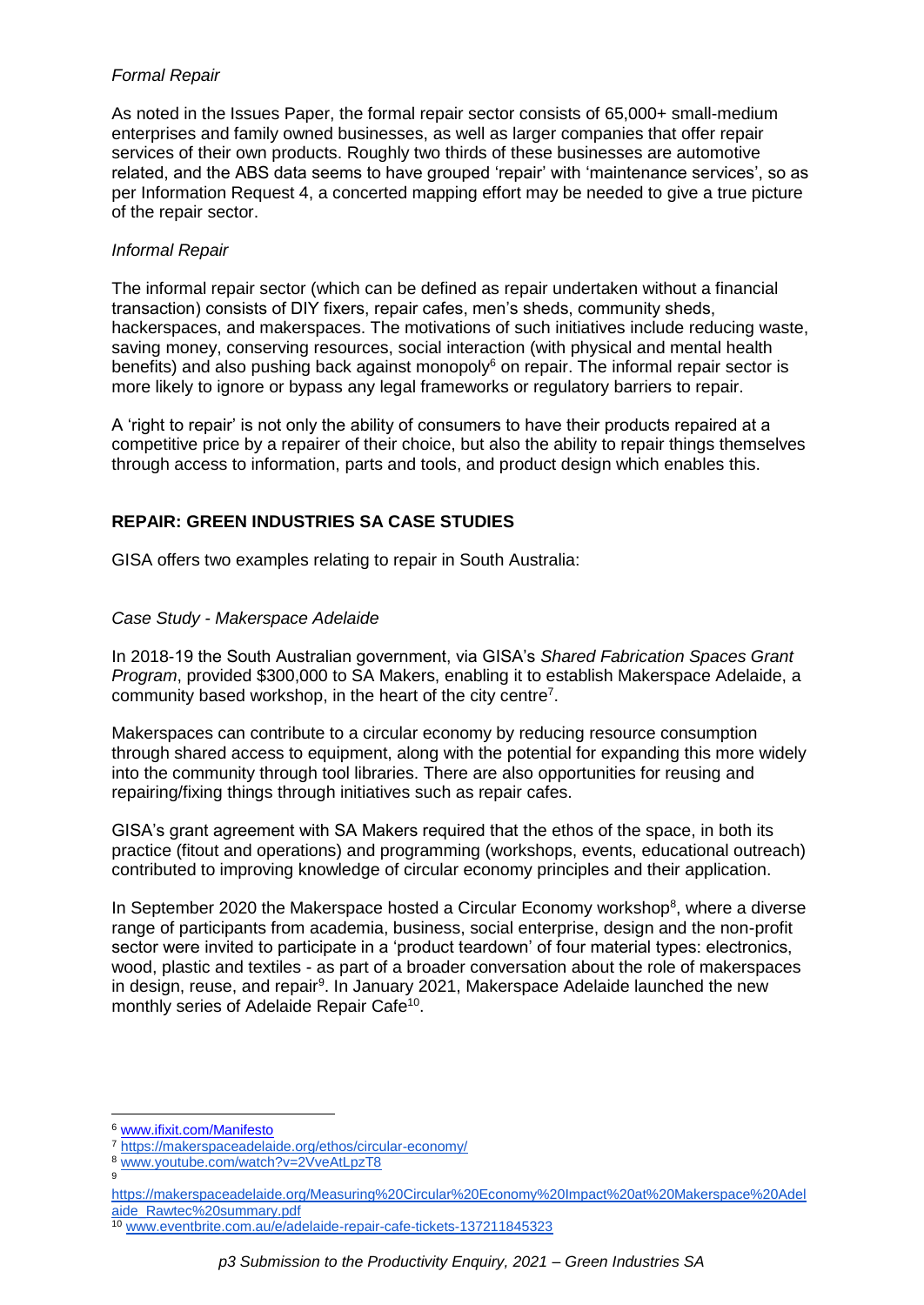## *Case Study - Domiciliary Equipment Service*

In 2017, GISA commissioned a case study of the 'circular' provision and repair model of Domiciliary Equipment Service (DES), at the time a business unit of the South Australian Government Department of Human Services, which supplies a broad range of high quality assistive technology equipment to people in need <sup>11</sup>.

This study analysed the performance of the DES service model against a standard government delivery of programs model, using a number of circular economy indicators, namely:

- 1. Relative life of equipment
- 2. Relative Intensity Of Use Of Equipment
- 3. End of Use Fate Of Equipment Materials
- 4. Lifecycle Cost to Deliver Assistive Technology

Under the DES model, estimated average number of uses per piece of equipment was estimated to be 8.1 compared to 1.1 uses under the standard equipment supply model, ie. the DES service model enabled the same bundle of equipment to be used by seven times as many clients. The average life of a piece of equipment was estimated to be 5.0 years under the DES service model compared with 2.7 years under the standard equipment supply model. For the same equipment budget, the DES service model delivered approximately \$0.8 million annually in net benefits whilst servicing twice as many clients<sup>12</sup>.

## **THE ROLE OF DESIGN AND CULTURE**

The dialogue on 'right to repair' is sometimes limited in focus to legal and technical barriers, however there are also other factors in play, especially cultural. The desire for novelty, and the role of perceived obsolescence (ie. although an item still works perfectly, or may have been only damaged cosmetically, it is discarded for a newer one or different style) is a separate issue to planned obsolescence. The role of design, not just for physical durability, but 'emotionally durable design<sup>13</sup>' is also critical. There are also challenges with sustaining the desire to repair over replacement when someone has had an unsatisfactory repair or refurbishment experience.

Further, the 'right to repair' does not necessarily guarantee things will be repaired, and puts the onus on the consumer to act, rather than on the manufacturers to design a product which is not going to break down or wear out prematurely, or be designed to be able to be repaired.

## **INFORMATION REQUESTS**

1

GISA considers that there are two overlapping issues in the Terms of Reference - the interest of Original Equipment Manufacturers (OEMs) in retaining control over and rights to the IP that enables or prevents repair, and the consumer and public interest of product longevity, resource conservation and carbon mitigation through durable design and costcompetitive, convenient, reliable repair.

Concerning the Commission's Information Requests, GISA has responded only to Information Requests 6, 7 and 8 that focus on e-waste and planned obsolescence as the ones most related to environment agencies. GISA does not have expertise or jurisdiction in the areas of IP and consumer law.

<sup>11</sup> [www.greenindustries.sa.gov.au/domiciliary-equipment-service-circular-economy-in-action-in-south-australia](https://www.greenindustries.sa.gov.au/domiciliary-equipment-service-circular-economy-in-action-in-south-australia)

<sup>&</sup>lt;sup>12</sup> The equipment services that this case study was based on have recently been contracted out to a nongovernment provider, however, the repair and re-use business model has been retained. 13 [www.appropedia.org/Emotionally\\_durable\\_design](https://www.appropedia.org/Emotionally_durable_design)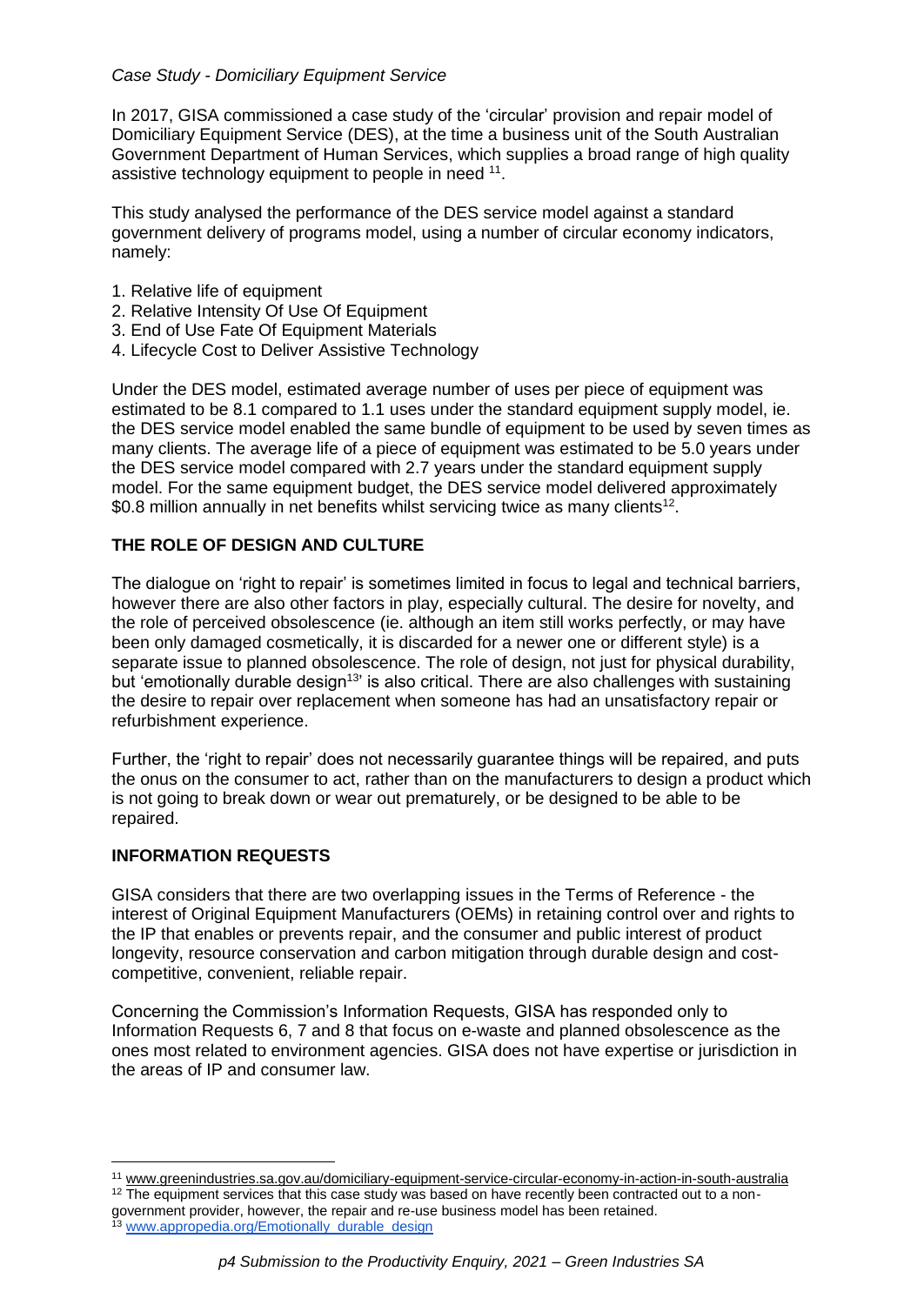#### **INFORMATION REQUEST 6**

#### **a) What evidence is there of planned obsolescence in Australian product markets? Do concerns about planned obsolescence principally relate to premature failure of devices or in them being discarded still working when more attractive products enter the market?**

This issue is difficult to prove; to parse out from other factors causing premature device failure; and to restrict to 'Australian' product markets, when so much of what we buy, or rely on for support, originates beyond national borders (ie. there may be no evidence specific for Australia, but there is evidence for such activity in other jurisdictions where the same products are sold).

One recent example where planned obsolescence relating to printer cartridges (also the subject of the first test case of the French law making the practice a crime<sup>14</sup>) was successfully challenged in Australia was in an August 2020 High Court case, where the court upheld an appeal ruling that manufacturer's patent rights do not override right to repair<sup>15</sup>.

Concerns about planned obsolescence relate to premature failure of devices, or devices not operating to the original specification in a time period that is not considered good value for money. For example, a mobile phone that cannot run the latest version of software and therefore not able to operate the functions it was purchased for. This forces consumers to either seek repair, purchase a new model, or do without.

The discarding of working (or cosmetically damaged but functioning) items for newer models is 'perceived obsolescence'. Both result in e-waste, so both are a concern as the material impact is the same regardless of the cause. Perceived obsolescence is ostensibly a consumer choice, but this is also shaped in part by OEMs releasing new versions and models that they are aware will cause premature discarding of working products.

OEMs cannot be expected to provide operating system support for all of their devices indefinitely, and the increasing complexity of them also means there is more scope for things to go wrong, however this 'expiring device culture' also impacts on levels of e-waste generation<sup>16</sup>.

*A key challenge in assessing the effectiveness of measures that prevent planned obsolescence (or mitigate its effects) is determining the extent to which planned obsolescence is occurring, relative to other factors. A range of other considerations — aesthetics, function, miniaturisation and costs — might explain the inclusion of particular design features that make a product difficult to repair (such as a sleek shape and waterproof casing for a digital device).*

According to a 2016 study by a German environment agency, the lifespan of electronic goods is becoming shorter, with the number of defective appliances replaced within five years increasing from 3.5% in 2004 to 8.3% in 2013<sup>17</sup>. This study could not find evidence of planned obsolescence, however there was an identified increase in defective appliances, as distinct from consumers replacing working appliances because they desire a new model. Poor quality control may not fall under the definition of deliberately planned obsolescence, but it could be defined as a contributor to it.

**.** 

<sup>14</sup> [https://www.forbes.com/sites/davidschrieberg1/2017/09/26/landmark-french-lawsuit-attacks-epson-hp-canon](https://www.forbes.com/sites/davidschrieberg1/2017/09/26/landmark-french-lawsuit-attacks-epson-hp-canon-and-brother-for-planned-obsolescence/?sh=20a1ca521b36)[and-brother-for-planned-obsolescence/?sh=20a1ca521b36](https://www.forbes.com/sites/davidschrieberg1/2017/09/26/landmark-french-lawsuit-attacks-epson-hp-canon-and-brother-for-planned-obsolescence/?sh=20a1ca521b36)

<sup>15</sup> <http://eresources.hcourt.gov.au/downloadPdf/2020/HCA/41>

<sup>16</sup> [https://theconversation.com/upgrade-rage-why-you-may-have-to-buy-a-new-device-whether-you-want-to-or](https://theconversation.com/upgrade-rage-why-you-may-have-to-buy-a-new-device-whether-you-want-to-or-not-153105)[not-153105](https://theconversation.com/upgrade-rage-why-you-may-have-to-buy-a-new-device-whether-you-want-to-or-not-153105)

<sup>17</sup> [www.umweltbundesamt.de/en/press/pressinformation/lifetime-of-electrical-appliances-becoming-shorter](http://www.umweltbundesamt.de/en/press/pressinformation/lifetime-of-electrical-appliances-becoming-shorter)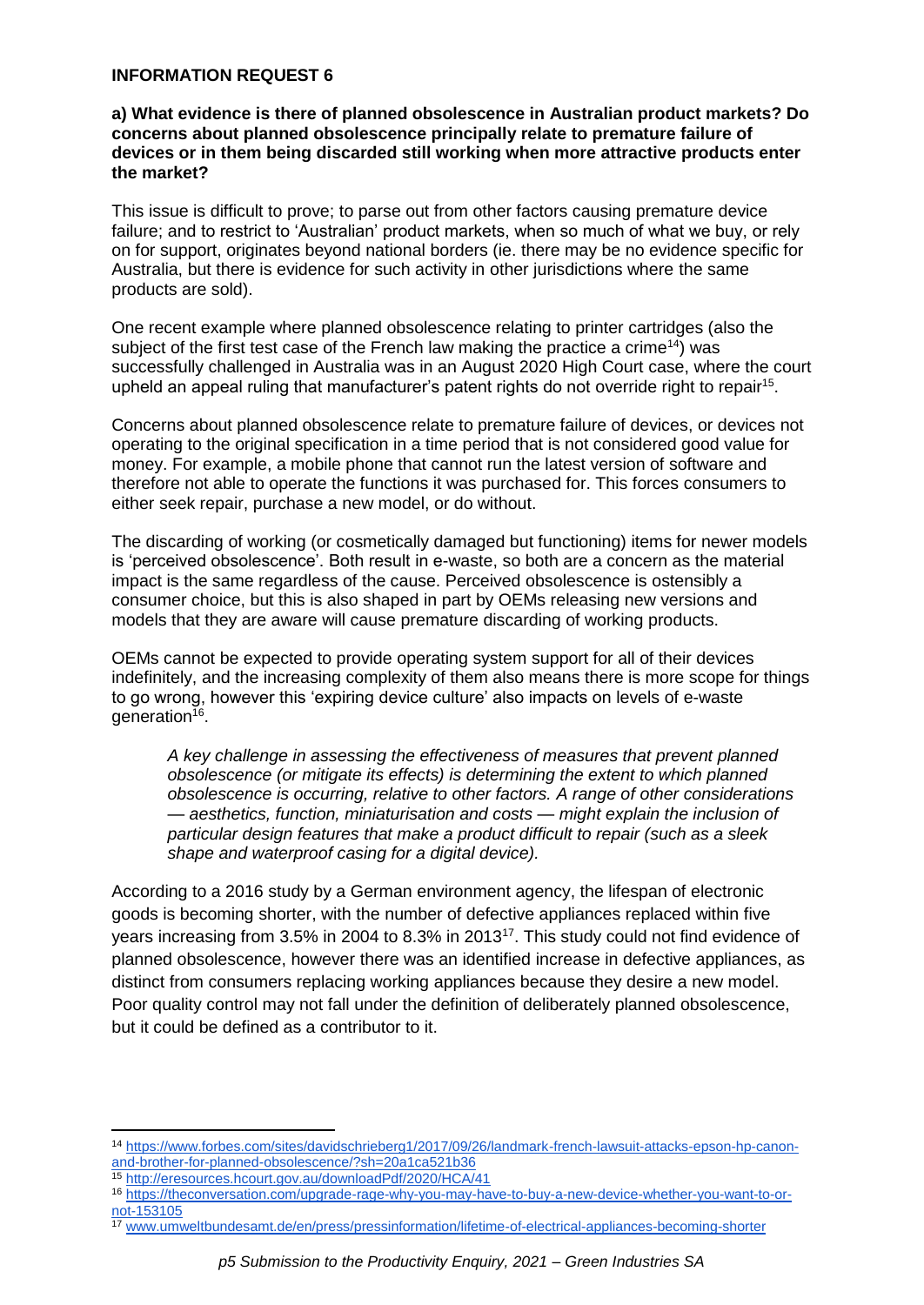The role of design is critical - regardless of whether the obsolescence through inability to repair is a deliberate design decision, or happens as a result of designers being unaware of the impact of such decisions, the result is the same.

*Design is also a mechanism to construct huge amounts of biases. You've intentionally focused the bias on the consumer to behave in a particular way. In the act of doing that, what liability does the designer hold in creating that behavioural bias?* 

*Indy Johar, Dark Matter Labs*

### **b) How can the Commission distinguish between planned product obsolescence and the natural evolution of products due to technological change and consumer demand?**

The National Television and Computer Recycling Scheme (NTCRS) was established in 2011 and provides Australian households and small businesses free access to industry-funded collection and recycling services for televisions and computers including printers, computer parts and peripherals.

Currently, the reporting requirements used by e-waste collectors who are service providers under the NTCRS are (see 9. Traceability and Reporting  $18$ ):

*…the administrator of a co-regulatory arrangement must report annually in respect to recycling, exporting and contracted service providers. This includes reporting the following:* 

- *1. Details about recycling products.*
- *2. Details about exporting products.*
- *3. Details about contracted services (domestic and international).*
- *4. Details about total weight of useable materials recovered and total weight of nonuseable materials sent to landfill.*

#### *This does not currently include traceability to final disposition or full downstream processing.*

The information that could determine the 'split' of working vs non-working e-waste discarded may or may not be being gathered as part of the first two dot points above.

In order to distinguish between planned obsolescence and perceived obsolescence, e-waste collectors would need to be cataloguing this information as materials are accepted ie. what is working (discarded while still useful) vs what is not working (item less than x years old) and what is not working (item is more than x years old). It may be difficult to differentiate the prematurely dead devices without knowing their year of manufacture, though it would be possible to estimate. The 'non-useable materials' means the waste generated as a result of extracting and capturing components (glass, plastic, gold, metals), not non-working equipment.

#### **c) How does planned obsolescence affect repairers, consumers and the broader community in Australia?**

Planned obsolescence costs consumers, who are more likely to replace an item that is no longer working than repair it (thus displacing the business that repairers may otherwise have). It costs the broader community in terms of resources which are expended on managing e-waste. And it costs the global community (both now and future generations) through unnecessary demand for resources and use of energy in creating the new, rather than maintaining the already-made.

 $\overline{a}$ 

<sup>18</sup> [https://www.environment.gov.au/system/files/resources/3caf6a8e-48b8-4701-aa85](https://www.environment.gov.au/system/files/resources/3caf6a8e-48b8-4701-aa85-e3a8d8e43c1a/files/material-recovery-measurement-reporting-methodology.pdf) [e3a8d8e43c1a/files/material-recovery-measurement-reporting-methodology.pdf](https://www.environment.gov.au/system/files/resources/3caf6a8e-48b8-4701-aa85-e3a8d8e43c1a/files/material-recovery-measurement-reporting-methodology.pdf)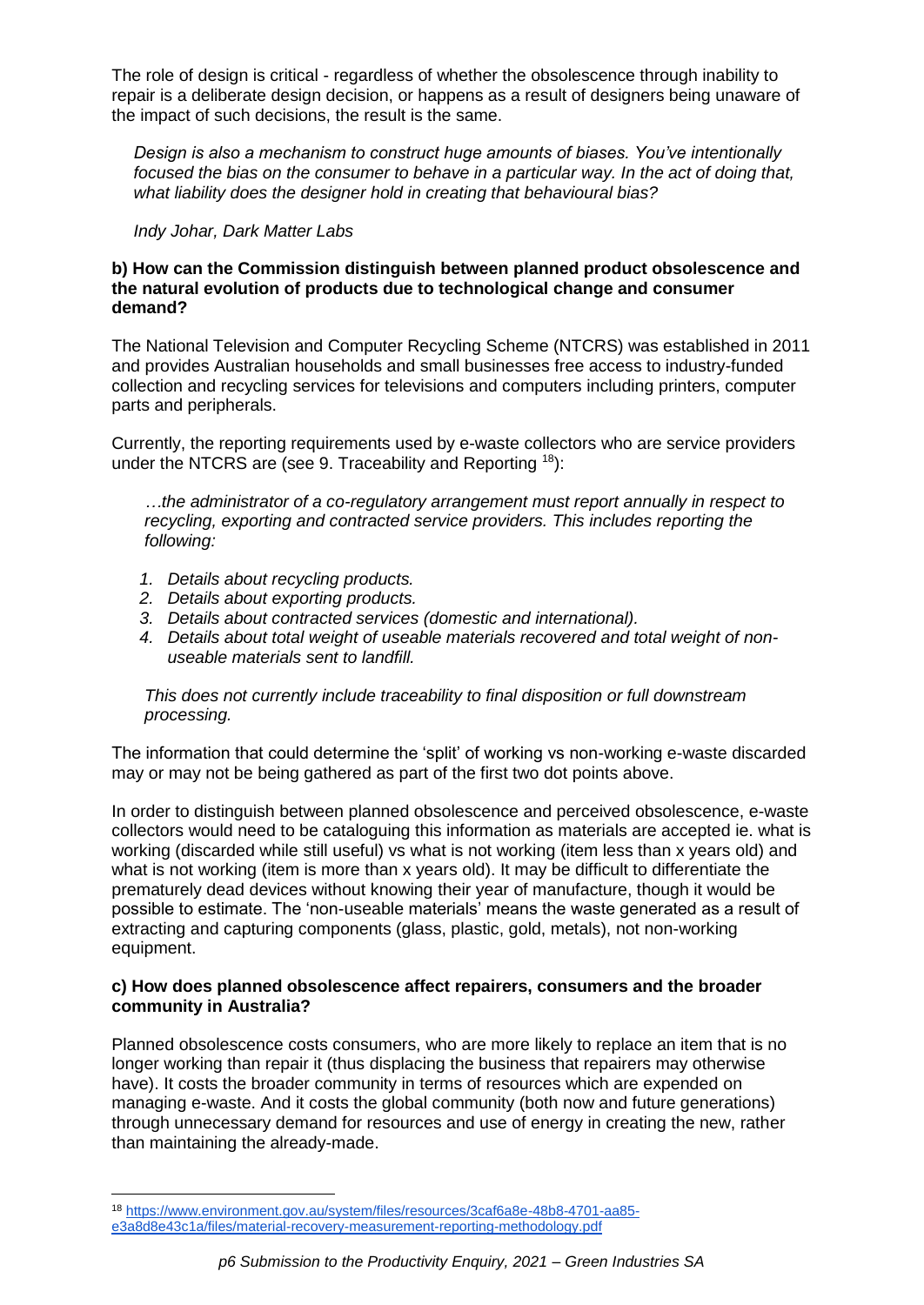Depending on how a 'right to repair' approach is designed and implemented, it could open up or enhance opportunities for local SMEs to participate in the repair aspect of a circular economy. It may affect levels of convenience and cost, but these can be addressed through policy and regulatory levers eg. the tax subsidies for repair adopted by several EU countries cited in the Issues Paper.

## **d) What measures do governments currently use to prevent planned obsolescence or mitigate its effects (in Australia and overseas)? How effective are these measures?**

Although products and services carry warranties, and the Australian Competition and Consumer Commission offers some protection to people from goods that do not perform as described after a reasonable time<sup>19</sup>, we are unaware of any governments using measures to prevent - as distinct from mitigating and managing the e-waste impacts arising from planned obsolescence. The French laws explicitly banning planned obsolescence noted in the Issues Paper is the first time planned obsolescence has been acknowledged in statutes.

Although there is no reference to 'repair', 'planned obsolescence' or 'e-waste' in the *Recycling and Waste Reduction Act 2020*, the objectives of the act are intended to encourage and regulate the design of products under a tiered product stewardship approach (from voluntary to mandatory):

*(c) encouraging and regulating manufacturers, importers, distributors, designers and other persons to take responsibility for products, including by taking action that relates to: (i) reducing or avoiding generating waste through improvements in product design; and* 

*(ii) improving the durability, reparability and reusability of products; and (iii) managing products throughout their life cycle. 20*

As governments progressively pursue circular economy objectives, more policy proposals and legal requirements to address device failure and barriers to repair, including in how products are designed, can be expected.

Consumer advocacy organisation Consumers International are working with the UN and the French government on a programme of consumer information, including a number of policy actions and industry recommendations:

- a law against planned obsolescence
- minimum durability criteria
- product lifetime labelling
- affordable and accessible repairs
- Right to Repair legislation
- consumer education and information

According to several sources<sup>21, 22</sup> there are no laws in the US preventing planned obsolescence, however there are provisions to enforce durability standards, and governments can impose mandated warranties for products that requires them to last longer (eg. seatbelts).

**<sup>.</sup>** <sup>19</sup> [www.accc.gov.au/consumers/consumer-rights-guarantees/repair-replace-refund;](http://www.accc.gov.au/consumers/consumer-rights-guarantees/repair-replace-refund)

[www.accc.gov.au/consumers/consumer-rights-guarantees/consumer-guarantees;](http://www.accc.gov.au/consumers/consumer-rights-guarantees/consumer-guarantees)

[www.accc.gov.au/consumers/consumer-rights-guarantees/warranties;](http://www.accc.gov.au/consumers/consumer-rights-guarantees/warranties) 20

[https://parlinfo.aph.gov.au/parlInfo/download/legislation/bills/r6573\\_aspassed/toc\\_pdf/20096b01.pdf;fileType=app](https://parlinfo.aph.gov.au/parlInfo/download/legislation/bills/r6573_aspassed/toc_pdf/20096b01.pdf;fileType=application%2Fpdf) [lication%2Fpdf](https://parlinfo.aph.gov.au/parlInfo/download/legislation/bills/r6573_aspassed/toc_pdf/20096b01.pdf;fileType=application%2Fpdf)

<sup>&</sup>lt;sup>21</sup> <https://blogs.nicholas.duke.edu/env212/us-e-waste-and-planned-obsolescence-by-elizabeth-lamb/>

<sup>22</sup> [www.hg.org/legal-articles/planned-obsolescence-should-be-an-offense-punishable-like-any-deception-33946](https://www.hg.org/legal-articles/planned-obsolescence-should-be-an-offense-punishable-like-any-deception-33946)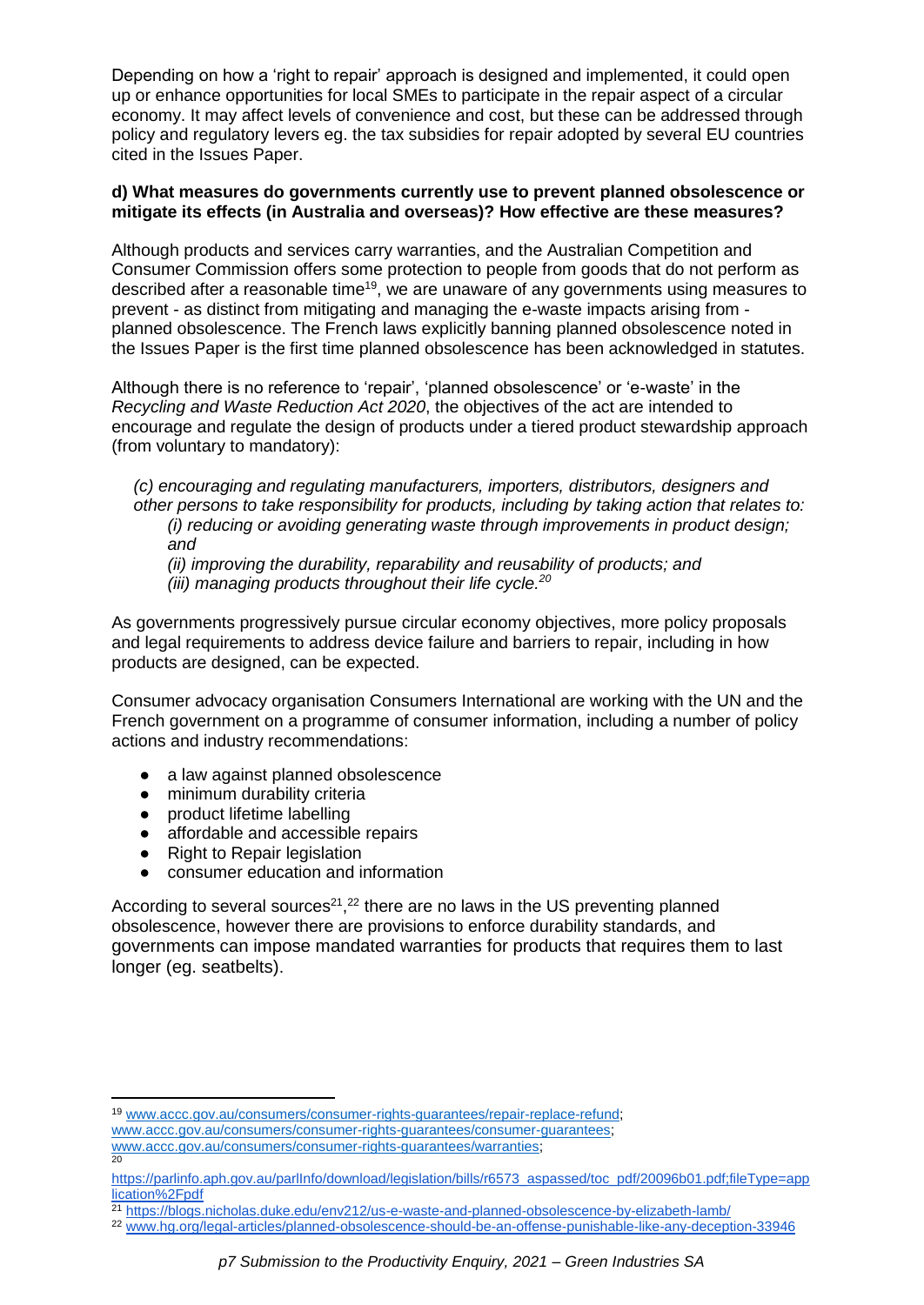#### **e) What are the benefits, costs and risks of Australia adopting measures similar to those currently used overseas, such as product design standards and reparability ratings?**

Consumers would benefit from not needing to replace devices as often due to failure, because they have information at the point of purchase on the likely lifespan of a product, and/or products that are built to be more durable and can make an informed choice. It would create a competitive market for goods that are made to last, as quality becomes more of a selling point when consumers can identify products that will last or can be repaired making transparency a market advantage, driving product design in the right direction instead of the lowest cost product.

Where products do fail, consumers will be able to access affordable and convenient repair from a provider of their choice. With the right mix of incentives, regulation and public information, a repair sector that supports livelihoods in Australia could flourish. The rate of ewaste generation, and financial and environmental costs associated with it, would slow.

Reducing the consumption of resources and energy associated with short-lived products is going to be an ongoing government policy objective internationally<sup>23</sup>:

*The European Commission has recently published its Circular Economy Action Plan. The plan announces an intention to revise consumer law to ensure consumers receive trustworthy and relevant information on products at the point of sale, including on lifespan and reparability. It will also consider strengthening consumer protection against premature obsolescence, and will work towards establishing a new "right to repair". Electronics and ICT are identified as a key area: electronics and ICT will be a priority sector for implementing the "right to repair", including a right to update obsolete software. Regulatory measures are planned for electronics and ICT under the Ecodesign Directive so that devices are designed for energy efficiency and durability, reparability, upgradability, maintenance, reuse and recycling.*

Any associated risks eg. who repairs devices need to be addressed, however a system of accreditation would ameliorate this.

## **f) Do consumers have access to good information about durability and reparability when making purchases? If not, how could access to information be improved?**

In Australia, no. There is no 'repairability' rating system equivalent to an energy or water star rating system on products to inform consumers about how easy or not a product is to repair. There is also no requirement to make available repair manuals or other knowledge that would enable repair as an affordable or do-able option.

## **INFORMATION REQUEST 7**

#### **a) What data are available on the amount of e-waste generated in Australia?**

In addition to the data cited in the Issues Paper, and in the Waste Account Australia from the Australian Bureau of Statistics, each year, GISA commissions an independent study into recycling activity in South Australia. The report for 2018-19 was recently published $^{24}$ , revealing the total of recovered e-waste was 5,200 tonnes, a 16% increase from the previous year. Waste is measured in weight, therefore it may not be indicative of numbers of items, as TVs and computers are the bulk of e-waste, and older TVs and computers are heavier by weight.

 $\overline{a}$ <sup>23</sup> [www.lexology.com/library/detail.aspx?g=463c3580-1dfc-48b4-b57c-159b147b4708](https://www.lexology.com/library/detail.aspx?g=463c3580-1dfc-48b4-b57c-159b147b4708)

<sup>&</sup>lt;sup>24</sup> [www.greenindustries.sa.gov.au/\\_literature\\_208535/Recycling\\_Activity\\_in\\_South\\_Australia\\_2018-19](https://www.greenindustries.sa.gov.au/_literature_208535/Recycling_Activity_in_South_Australia_2018-19)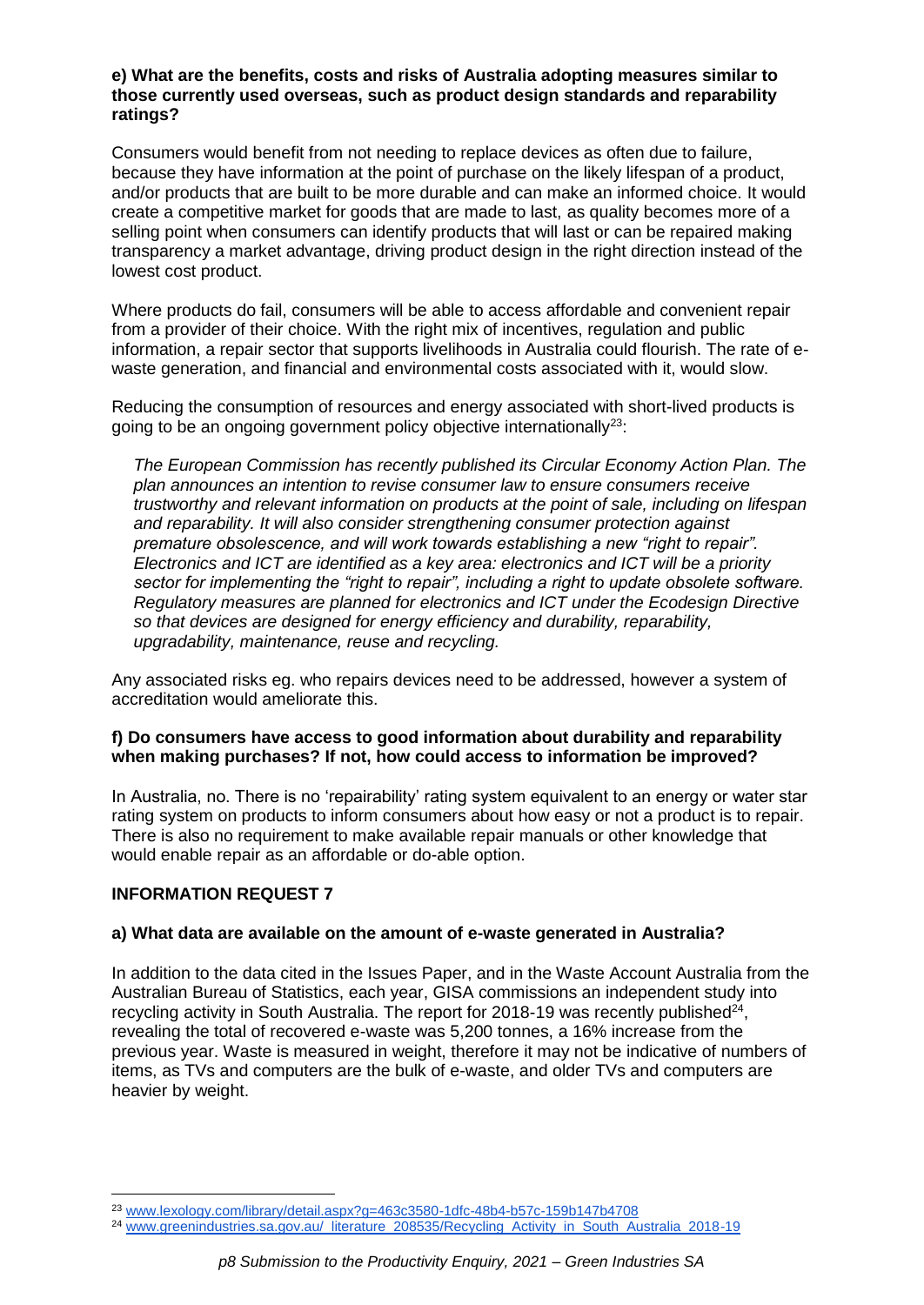## **• What data is there on the composition of e-waste in terms of particular materials (such as hazardous materials) by product type?**

Information on what is going into each of many types of products at the design/manufacturing stage would need to be gathered, as there are many types of e-waste (consumer/entertainment electronics, ICT electronics, whitegoods, small appliances). In the EU, legislation restricts the use of hazardous substances in electrical and electronic equipment. The legislation requires heavy metals such as lead, mercury, cadmium, and hexavalent chromium and flame retardants such as polybrominated biphenyls (PBB) or polybrominated diphenyl ethers (PBDE) to be substituted by safer alternatives $25$ .

#### **• How does hazardous e-waste compare to hazardous general waste in its prevalence and risks? Is there merit in distinguishing between hazardous e-waste and nonhazardous e-waste? And if so, how could this be done in practice?**

E-waste is one of the fastest growing waste streams, both in Australia and globally  $26,27$ , and it is a more problematic waste stream than other hazardous wastes - for example, light globes, solvents or batteries - because of the complexity of disassembly required in order to recover materials and precious metals (often labour intensive) from e-waste, and because of the presence of hazardous compounds.

Under South Australian legislation, there is no distinction between hazardous e-waste and non-hazardous e-waste. All e-waste is banned from direct disposal to landfill, including appliances, whitegoods and toys $28$ .

#### **b) What estimates are available on the costs of e-waste disposal on the environment, human health and social amenity, in Australia and internationally?**

There may be some more detailed estimates on the environmental, health and social impacts of e-waste disposal in receiving nations available through the Basel Action Network<sup>29</sup>. Work health and safety reports from collectors and processors may offer some insight into impacts on human health associated with processing in Australia. Environment Protection Authorities in each state may have information on incidents related to e-waste and environmental harm.

Annual reports from approved co-regulatory arrangements under the NTCRS will provide information on companies' collection and recycling activities and associated quantity and costs.

Although there is a concern with e-waste and environmental harm it may cause at the end of life from hazardous substances, and there are moves internationally to remove these hazards from electronic equipment, e-waste will remain a concern because of the loss of various materials, precious metals and rare earth metals along with embodied energy in electronic products. The depletion and draw down of this natural capital has intergenerational costs and impacts.

#### **• How do the impacts differ by disposal type, or by the type of product or hazardous material?**

There are a wide variety of impacts on human health and the environment, depending on disposal pathways, which may include illegally to landfill, illegal export, or recycling (which may be manual disassembly, shredding, chemical and/or smelting processes).

<sup>25</sup> [https://ec.europa.eu/commission/presscorner/detail/en/IP\\_11\\_912](https://ec.europa.eu/commission/presscorner/detail/en/IP_11_912) 26

[www.abs.gov.au/ausstats/abs@.nsf/Products/4602.0.55.005~2013~Main+Features~Electronic+and+Electrical+](http://www.abs.gov.au/ausstats/abs@.nsf/Products/4602.0.55.005~2013~Main+Features~Electronic+and+Electrical+Waste) **[Waste](http://www.abs.gov.au/ausstats/abs@.nsf/Products/4602.0.55.005~2013~Main+Features~Electronic+and+Electrical+Waste)** 

<sup>27</sup> <https://theconversation.com/global-electronic-waste-up-21-in-five-years-and-recycling-isnt-keeping-up-141997>

<sup>28</sup> [www.epa.sa.gov.au/environmental\\_info/waste\\_recycling/disposing-waste](http://www.epa.sa.gov.au/environmental_info/waste_recycling/disposing-waste)

<sup>29</sup> [www.ban.org/trash-transparency](http://www.ban.org/trash-transparency)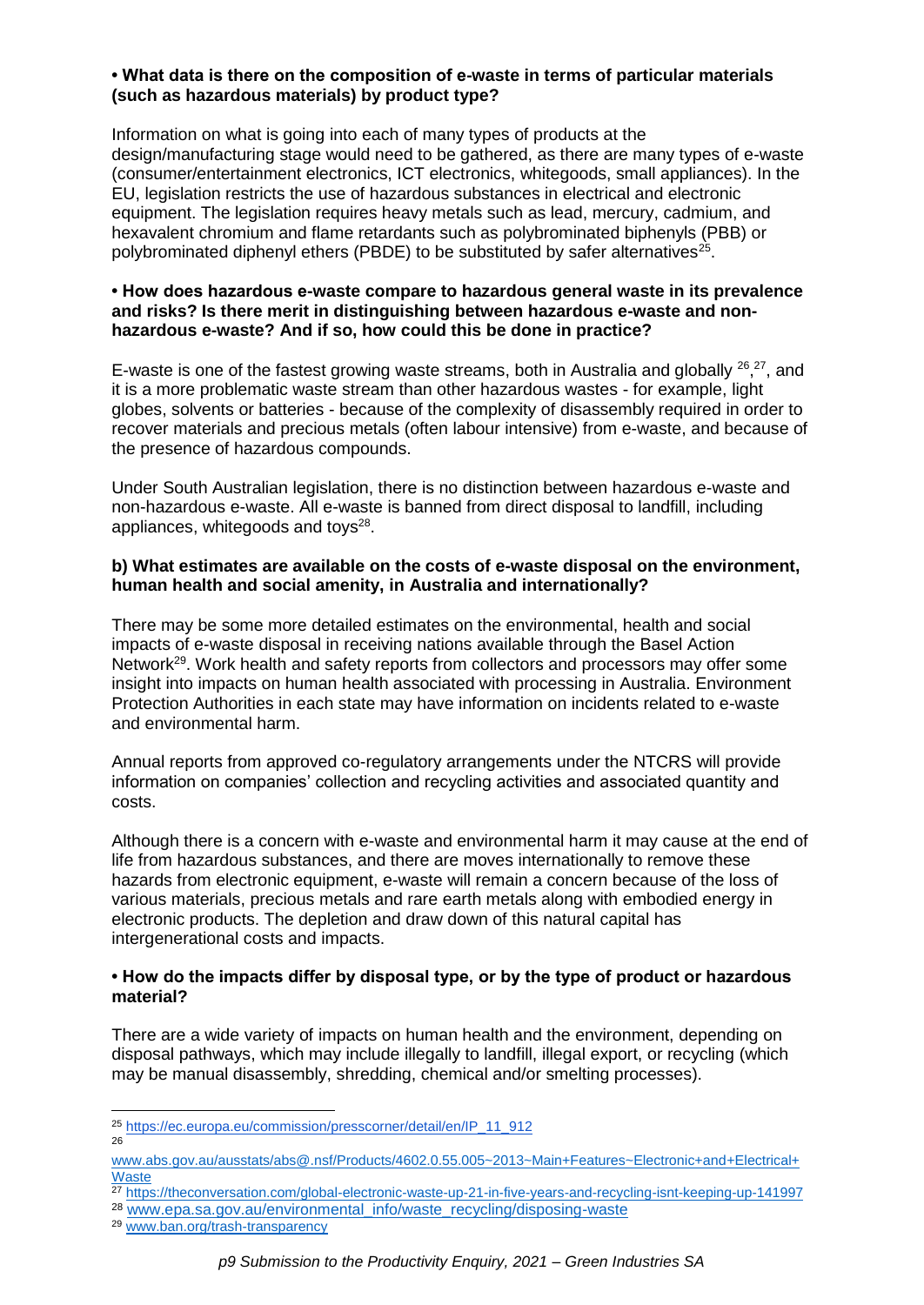GISA does not have specific information on these impacts and approved co-regulatory arrangements under the NTCRS may have more available information on this question.

#### **c) How much of Australia's e-waste is shipped overseas for recycling? Is there evidence of circumstances where this creates problems for recipient countries?**

E-waste is shipped to and from Australia both legally, under permit, and illegally<sup>30</sup>. Data on the export of hazardous waste (of which e-waste is a subset) is reasonably easy to obtain from the Federal Department of Agriculture, Water and the Environment, which administers the *Hazardous Waste (Regulation of Exports and Imports) Act 1989*.

Despite being comprised of hazardous elements, functioning electronic equipment is not defined as 'hazardous'<sup>31</sup> under the Federal act which governs its import and export:

*hazardous waste means:*

*(a) waste prescribed by the regulations, where the waste has any of the characteristics mentioned in Annex III to the Basel Convention; or (b) wastes covered by paragraph 1(a) of Article 1 of the Basel Convention;* 

The Act in turn references the text of the Basel Convention:<sup>32</sup>

*ANNEX VIII List A: A1180 Waste electrical and electronic assemblies or scrap containing components such as accumulators and other batteries included on list A, mercuryswitches, glass from cathode-ray tubes and other activated glass and PCBcapacitors, or contaminated with Annex I constituents (e.g., cadmium, mercury, lead, polychlorinated biphenyl) to an extent that they possess any of the characteristics contained in Annex III (note the related entry on list B B1110).*

The Basel Action Network (BAN), cited on page 23 of the Issues Paper, has undertaken several investigations into the end disposal pathways of electronic equipment in countries including China and Nigeria. An indication of illegal e-waste activity can be found in the Illegal Export of e-Waste from Australia: A story as told by GPS trackers BAN report<sup>33</sup>.

*Historically, Australia has not deemed e-waste items destined for reuse, or repair and refurbishment with the intention of reuse overseas, to be hazardous waste. Therefore these materials did not require an export or import permit. E-waste in its intact form has either been expressly regulated as non-hazardous (such as in Qld regulations) or has not triggered contaminant thresholds due to the overall weight of the item and the low concentrations of contaminants such as heavy metals. Dismantled e-waste components such as printed circuit boards, disk drives, or cathode ray tube glass, on the other hand, are commonly determined to be hazardous waste on account of the higher concentration of these contaminants in the dismantled material. Domestically as well, e-waste in its various intact end of life item form has not been subject to tracking as hazardous waste.*

Although not deemed 'hazardous waste' while still intact, electronic equipment always reaches an end of life at some point, whereupon the equipment is broken up for parts and precious metals, then rendering it as e-waste, and - particularly if exported to a location with insufficient or non-existent environment and workplace safety laws - ends up in a location which may not have the infrastructure or resources to safely and properly manage it.

**<sup>.</sup>** <sup>30</sup> [www.totalgreenrecycling.com.au/my\\_uploads/2019/01/REPORT-E-Waste-2018.pdf](http://www.totalgreenrecycling.com.au/my_uploads/2019/01/REPORT-E-Waste-2018.pdf)

<sup>31</sup> [www.environment.gov.au/system/files/resources/b4335773-4e09-4d87-8648-592b2b94d2d9/files/hazardous](http://www.environment.gov.au/system/files/resources/b4335773-4e09-4d87-8648-592b2b94d2d9/files/hazardous-waste-australia-2019.pdf)[waste-australia-2019.pdf](http://www.environment.gov.au/system/files/resources/b4335773-4e09-4d87-8648-592b2b94d2d9/files/hazardous-waste-australia-2019.pdf)

<sup>32</sup> [www.basel.int/Portals/4/Basel%20Convention/docs/text/BaselConventionText-e.pdf](http://www.basel.int/Portals/4/Basel%20Convention/docs/text/BaselConventionText-e.pdf) 

<sup>33</sup> [http://wiki.ban.org/images/archive/7/7c/20180815154710!Australian\\_e-Waste\\_Report\\_-\\_2018.pdf](http://wiki.ban.org/images/archive/7/7c/20180815154710!Australian_e-Waste_Report_-_2018.pdf)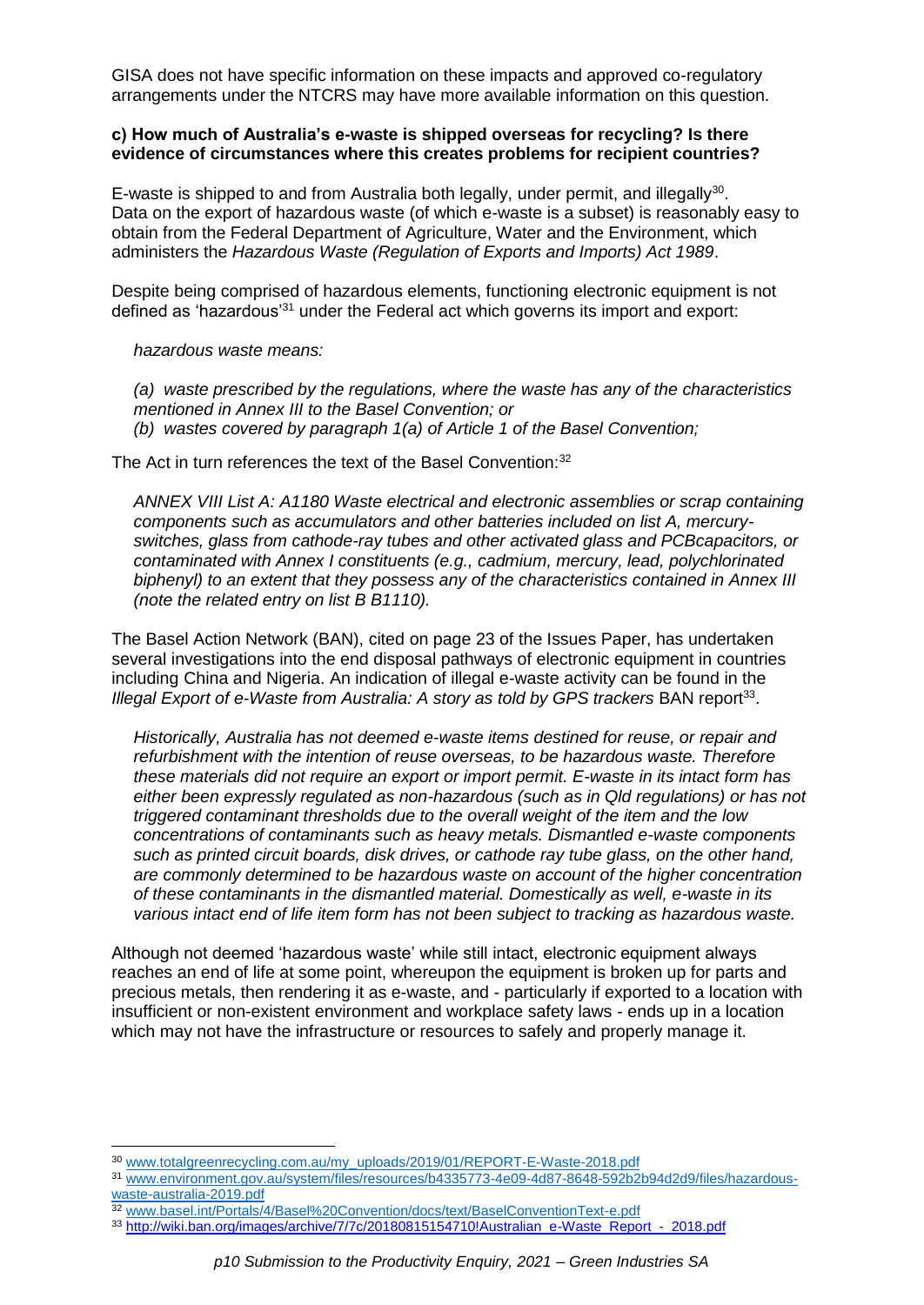There is overwhelming evidence that exporting 'non hazardous' e-waste creates problems in some recipient countries - two such examples, China and Nigeria:

- Exporting Harm: The High Tech Trashing of Asia (Guiyu, China Basel Action Network investigation, 2002)
- The Digital Dump: Exporting Reuse and Abuse to Africa (Lagos, Nigeria Basel Action Network investigation  $2005)^{34}$

The Inquiry could investigate the recycling capabilities or investment requirements of existing industrial scale metal processing assets within Australia, including South Australia which has large smelters in Port Pirie (a polymetallic smelter) and Whyalla, that could form part of an on-shore solution for e-waste.

#### **• Are there barriers to the expansion of domestic recycling facilities or the adoption of new recycling technologies in Australia (such as plasma arc incinerators)?**

There are existing domestic e-waste recycling facilities, so the only barriers to managing an increase in e-waste is funding, appropriately sited land and a skilled workforce, assuming end markets are available for recovered materials.

The polymetallic smelter at Port Pirie, owned and operated by Nyrstar, is illustrative of South Australia's existing role in industrial scale metals processing that already process some ewaste components (e.g. CRT screens) and are well positioned to be essential contributors to e-waste management in Australia.

#### **d) What are Australia's current policy settings for managing the potential environmental and health effects of e-waste (such as landfill bans, the National Television and Computer Recycling Scheme or Mobile Muster)? Are these policy settings broadly right — that is, are they proportional to the impacts of e-waste on the community?**

The environmental policy settings are broadly right. Where Product Stewardship arrangements are developed, they should be mandatory or co-regulatory not voluntary, to create an equitable playing field.

Although compared to the volume of materials people use and discard every day (such as cardboard and plastic packaging and containers) the rate of e-waste throughput is slower. However, it has a disproportionate impact compared to its percentage of the waste stream. Computers and other electronics often incorporate heavy metals and other contaminants such as flame retardant, and unless carefully disassembled in a proper process, can become hazardous to human health and the environment.

## **e) How can a right to repair policy further reduce the net costs of e-waste in Australia, and would such an approach be an effective and efficient means of addressing the costs of e-waste to the community?**

All electronic equipment will eventually reach end-of-life, even if refurbished or repaired numerous times. A right to repair policy, along with supporting communications and awareness campaigns, could help keep materials and equipment circulating longer, and displace the need for new or replacement equipment, with the consequent draw on materials, rare earth metals and carbon.

Repair is higher on the waste management hierarchy than recycling, as the repair of what has already been made, rather than recycling the parts and then creating resource demands for a replacement, is both more material and energy efficient.

<sup>34</sup> [https://www.ban.org/watch-films;](https://www.ban.org/watch-films) [https://en.wikipedia.org/wiki/Electronic\\_waste\\_in\\_Guiyu](https://en.wikipedia.org/wiki/Electronic_waste_in_Guiyu)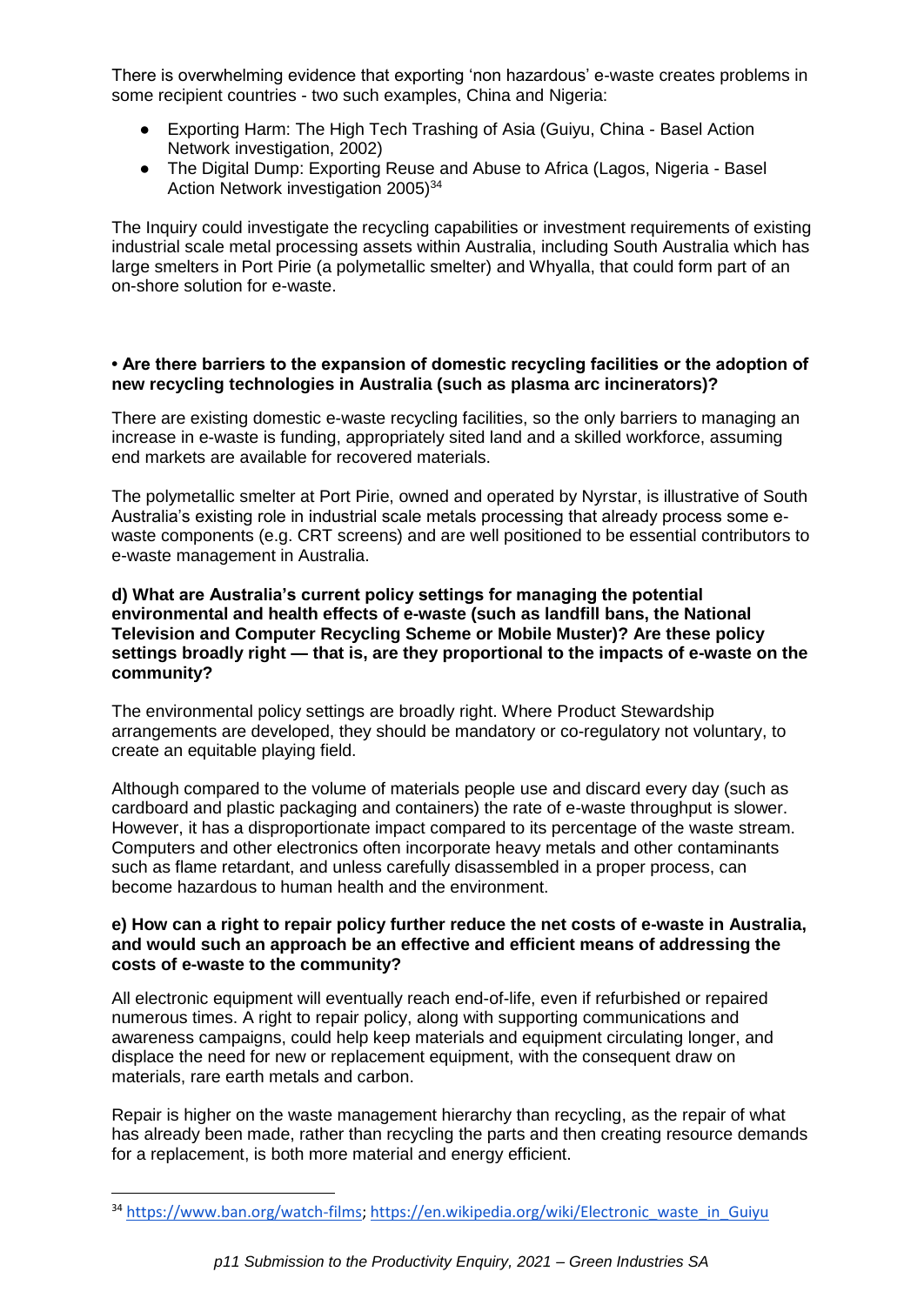The net cost to Australia of disposing of e-waste, rather than repairing where possible, needs to factor in:

- costs of managing e-waste drop off facilities, and transporting equipment to them, and from them to processors
- costs of remediation to land and water where e-waste has contributed to environmental harm through improper disposal upstream
- costs of increased requirement for materials and energy to produce new equipment, which are not all borne by Australia, though some do affect the global commons (increased C02 emissions)

Any increased cost to the consumer, to business or to governments must be considered in conjunction with the 'unfunded' costs of lost embedded energy, materials and rare earth metals, as well as waste disposal.

## **INFORMATION REQUEST 8**

### **a) What policy reforms or suite of policies (if any) are necessary to facilitate a 'right to repair' in Australia?**

The Issues Paper has identified many, including consumer law, and amendments to copyright law to allow access to information that can enable repair, to the standards and policies adopted overseas in Table 1 of the paper. Product Stewardship Scheme and extended producers responsibility can have a role to play too.

### **b) Are there any other barriers to repair and/or policy responses that the Commission should consider?**

Aside from legal or copyright barriers to repair, other barriers include:

- access to product specific information at point of sale not just information on the ability of a product to be repaired, but also that a consumer right to repair exists, and how to avail of it
- the time and ability required to sourcing repair that is cost effective
- whether the repair fails, costing the consumer more and discouraging further attempts to repair
- whether repairs void warranties on other parts of the equipment

## **c) What are the costs and the benefits of the various policy responses that have been proposed to facilitate repair (such as those outlined in table 1)?**

The EU Ecodesign Directive and French and Swedish policies in Table 1 set standards which Australia could readily emulate, or rather require products imported and sold here to meet.

The costs and benefits are a question for the jurisdictions that have implemented these policies, and whether they undertook any modelling ahead of implementing those responses, or have done any evaluation since.

However any increased cost to the consumer, to business or to governments must be considered in balancing out the 'unfunded' costs of lost embedded energy, materials and rare earth metals, and environmental harm wherever it may occur at end of life.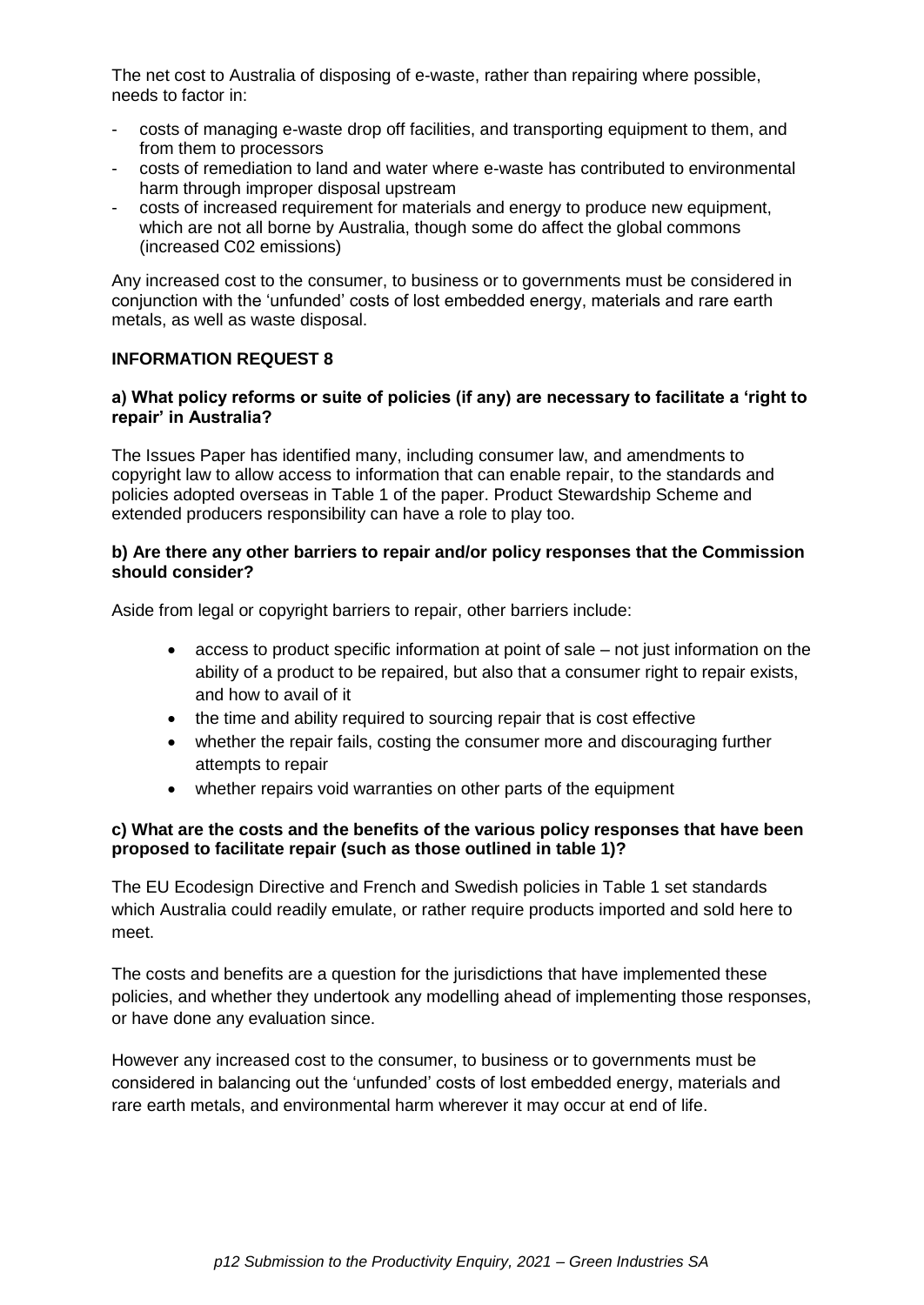## **d) Are there other international policy measures or proposals that the Commission should consider as part of this inquiry?**

Prevention of premature or planned obsolescence stems back to design, and the vast majority of electronic products are not designed or manufactured in Australia.

Product standards should be applied to all imported products that require a suite of ecodesign features, including design for disassembly and ease of repair (eg. easily openable, no parts glued in, no special tools needed), and design for durability.

If products don't meet those standards, financial measures which support e-waste collection and processing in Australia should be considered.

Repair can be supported by requiring OEMs to make manuals, spare parts design and repair information freely available for those able to DIY, and as a means of supporting local repair services. Even long after an OEM is not fabricating spare parts, there is more than sufficient capability, equipment and skills in communities for these items to be produced on demand<sup>35</sup>, if the design is available, or can be replicated.

There is a functional hierarchy in terms of priorities which 'balancing competing interests' does not reflect. The resource use, carbon and waste issues facing the world, and the associated economic and environmental costs and risks, are such that these must take priority, and a new way of ensuring OEMs' interests are satisfied within that is identified and developed.

New questions are needed - not 'what are the barriers to repair?' but 'what barriers to OEMs being willing to facilitate repair exist, and how can those barriers be addressed?'.

- how can repairs be enabled without compromising commercially sensitive knowledge?
- who should own data?

**.** 

- how would a culture of accessible, affordable repair adversely impact on innovation, safety and quality of products produced by OEMs, and how can these concerns be addressed?
- how to balance the needs of consumers, OEMs, repair businesses, DIYers and the environment in making repair more accessible and affordable? There's clearly a market and a demand for a service, as the court case cited in the Issues Paper concerning the 50GB of Toshiba manuals downloaded every day reveals.

#### **RISKS AND OPPORTUNITIES RELATED TO REPAIR**

Across a range of sectors, the COVID 19 pandemic has highlighted the risks associated with dependency on a few large players and long supply chains. What are the risks involved where supply chain disruption impacts on the ability to repair, not only in terms of physical repair, but also where corporations have established monopoly rights over the knowledge and ability to repair?

Removing legal barriers is one thing, however it may be that legislation by government is needed to actively facilitate, rather than passively enable repair by creating legal enablers – for a car or washing machine, it is worth engaging with consumer law, but there are a swathe of products (eg. toasters, umbrellas, clothes) that fall below a threshold of it being worth doing, and policy innovations such as Sweden's 50% subsidy on repairs could be such an enabler.

<sup>35</sup> [www.adelaidenow.com.au/news/south-australia/what-a-fab-way-to-repair-a-dogs-leg/news](https://www.adelaidenow.com.au/news/south-australia/what-a-fab-way-to-repair-a-dogs-leg/news-story/e815d505d89aa17aae499274a7fc8860)[story/e815d505d89aa17aae499274a7fc8860](https://www.adelaidenow.com.au/news/south-australia/what-a-fab-way-to-repair-a-dogs-leg/news-story/e815d505d89aa17aae499274a7fc8860)